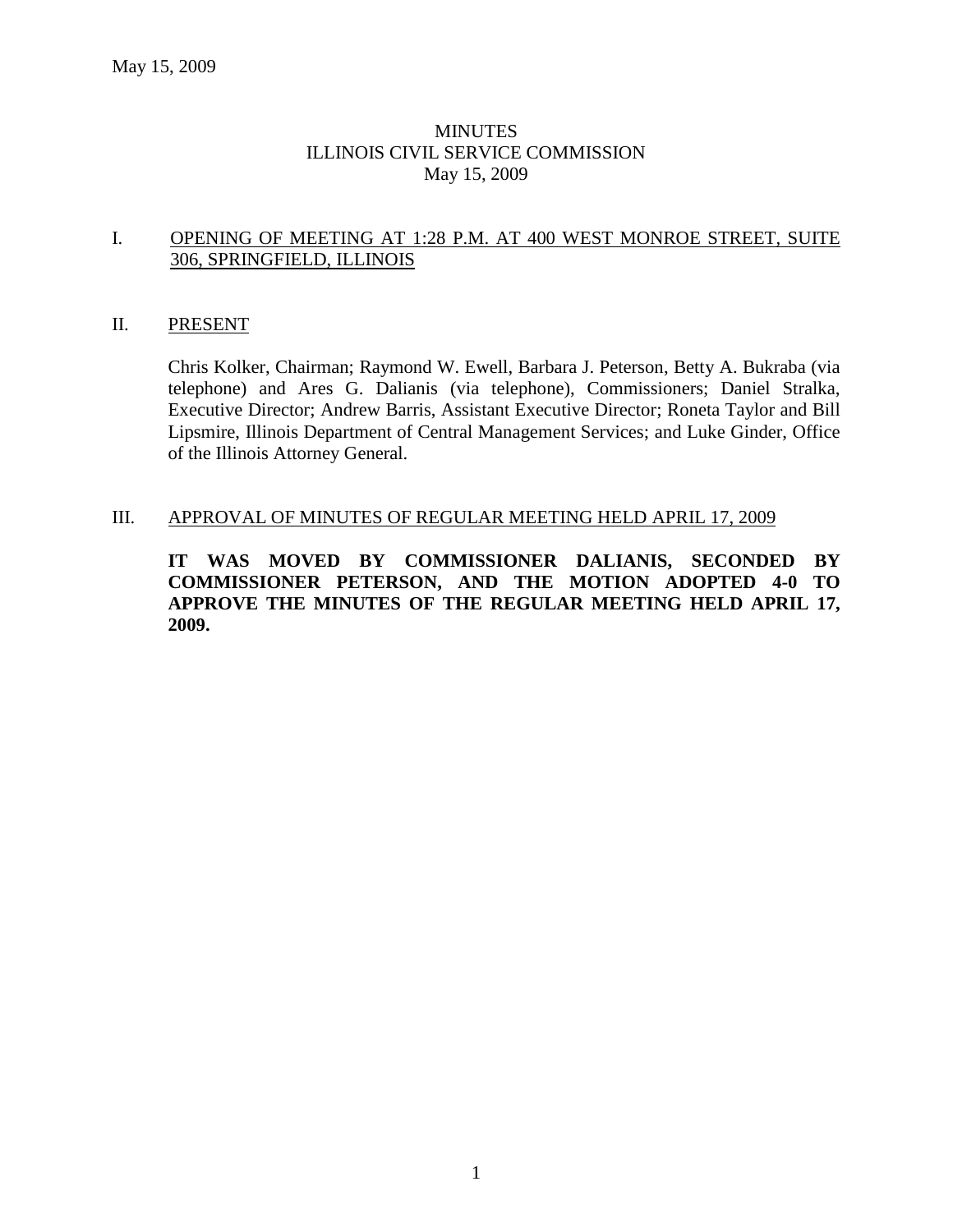#### EXEMPTIONS UNDER SECTION 4d(3) OF THE PERSONNEL CODE IV.

# A. Report on Exempt Positions

| <u>Agency</u>                         | Total<br><b>Employees</b> | Number of Exempt<br>Positions |
|---------------------------------------|---------------------------|-------------------------------|
|                                       |                           |                               |
|                                       |                           |                               |
|                                       |                           |                               |
|                                       |                           |                               |
| Central Management Services 1,490 110 |                           |                               |
|                                       |                           |                               |
|                                       |                           |                               |
|                                       |                           |                               |
|                                       |                           |                               |
|                                       |                           |                               |
|                                       |                           |                               |
|                                       |                           |                               |
|                                       |                           |                               |
|                                       |                           |                               |
|                                       |                           |                               |
|                                       |                           |                               |
|                                       |                           |                               |
|                                       |                           |                               |
|                                       |                           |                               |
|                                       |                           |                               |
|                                       |                           |                               |
|                                       |                           |                               |
|                                       |                           |                               |
|                                       |                           |                               |
|                                       |                           |                               |
|                                       |                           |                               |
|                                       |                           |                               |
|                                       |                           |                               |
|                                       |                           |                               |
|                                       |                           |                               |
|                                       |                           |                               |
|                                       |                           |                               |
|                                       |                           |                               |
|                                       |                           |                               |
|                                       |                           |                               |
|                                       |                           |                               |
|                                       |                           |                               |
|                                       |                           |                               |
|                                       |                           |                               |
|                                       |                           |                               |
|                                       |                           |                               |
|                                       |                           |                               |
|                                       |                           |                               |
|                                       |                           |                               |
|                                       |                           |                               |
|                                       |                           |                               |
|                                       |                           |                               |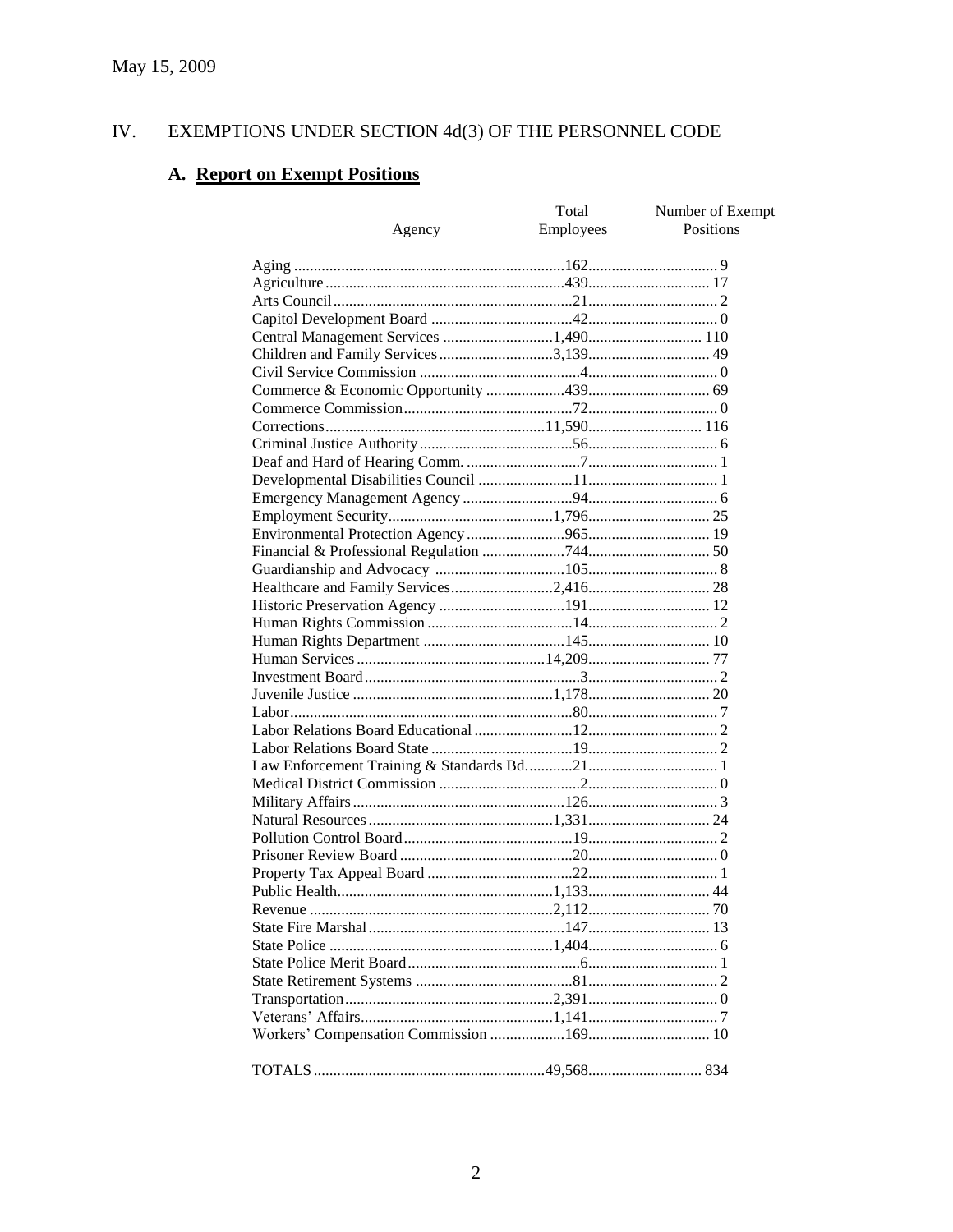### **B. Governing Rule - Jurisdiction B Exemptions**

- a) Before a position shall qualify for exemption from Jurisdiction B under Section 4d(3) of the Personnel Code, the position shall be directly responsible to:
	- 1. The Governor, or
	- 2. A departmental director or assistant director appointed by the Governor, or
	- 3. A board or commission appointed by the Governor, or
	- 4. The head of an agency created by Executive Order, or the director or assistant director of an agency carrying out statutory powers, whose offices are created by the Governor subject to legislative veto under Article V, Section 11, of the Constitution of 1970, which agency head, director, or assistant director may themselves be subject to exemption under Section 4d(3), or
	- 5. In an agency having a statutory assistant director, a deputy director exercising full line authority under the director for all operating entities of the agency, provided the statutory role of assistant director is vacant or is assigned clearly distinct and separate duties from the deputy director and as a colleague to him, or
	- 6. A line position organizationally located between the director and/or assistant director and a subordinate statutorily exempt position(s), provided the position proposed for exemption has line authority over the statutory exempt position(s), or
	- 7. The elected head of an independent agency in the executive, legislative, or judicial branch of government.
- b) If a position meets the above criterion, it must, in addition, be responsible for one or more of the following before it shall be approved as exempt:
	- 1. Directs programs defined by statute and/or departmental, board, or commission policy or possess significant authority when acting in the capacity of a director of programs to bind the agency.
	- 2. Makes decisions in exercising principal responsibility for the determination or execution of policy which fix objectives or state the principles to control action toward operating objectives of one or more divisions, such decisions being subject to review or reversal only by the director, assistant director, board, or commission.
	- 3. Participates in the planning and programming of departmental, board, or commission activities, integrating the plans and projections of related divisions, and the scheduling of projected work programs of those agencies.

\* \* \*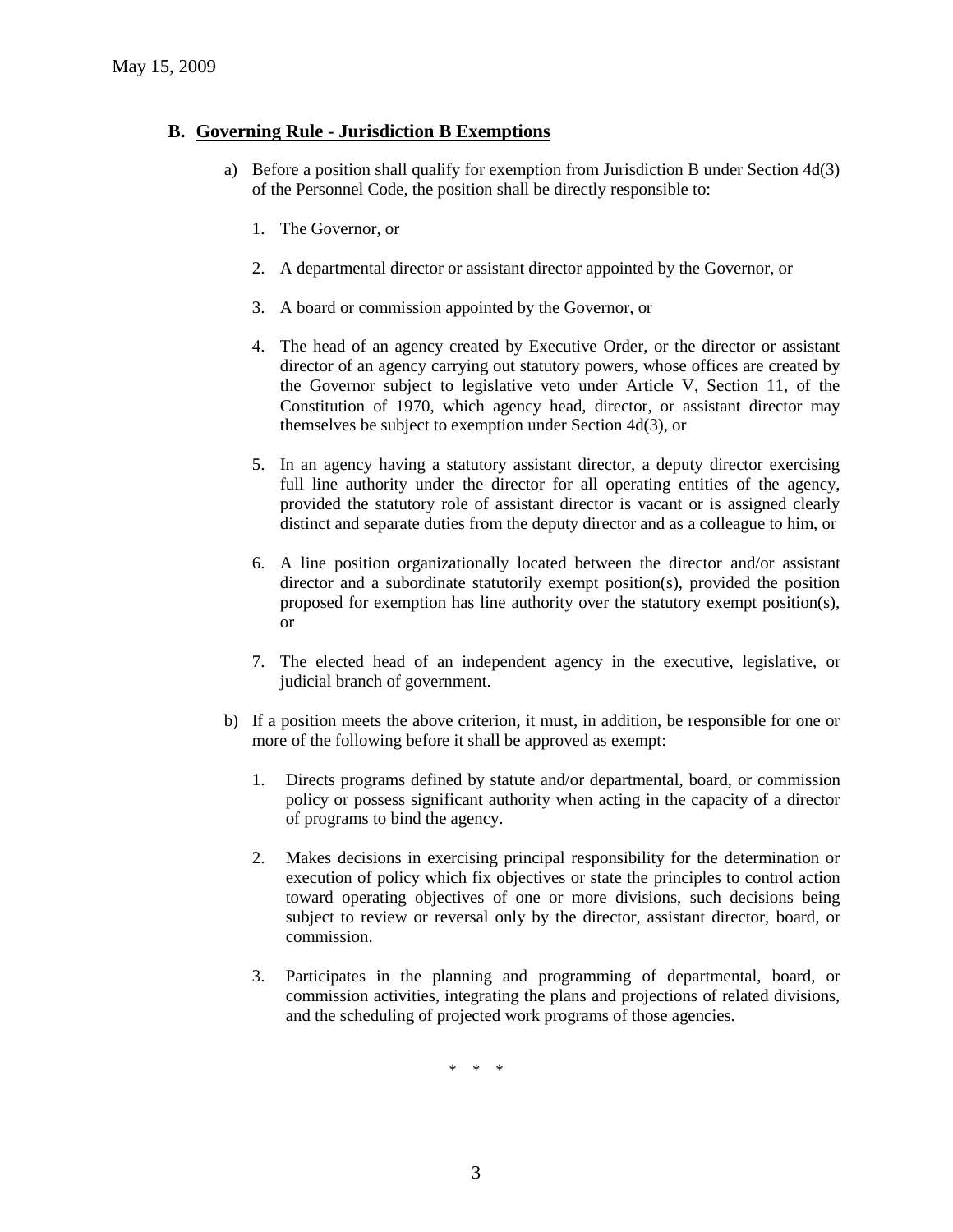# **C. Requests for 4d(3) Exemption**

• None submitted.

Executive Director Daniel Stralka requested a clarification from the Commission on an issue regarding limited term exemptions. He became aware of several limited term exemptions that had expired without the agency requesting an extension but these positions were still coded as Section 4d(3) exempt and, in some cases, individuals remain appointed to these expired positions. Executive Director Stralka requested a clarification from the Commission that when a position is granted a limited term exemption, the exemption expires at the time established by the Commission when it was originally granted without the need for any further Commission action such as notice of rescission. Chairman Kolker noted that the Commission has been generous to requesting agencies in this regard by agreeing to limited term exemptions for qualifying positions to meet their short-term personnel needs. He also noted that requesting agencies have been advised at past meetings that if there is a need to extend a limited term exemption that they must submit such an extension request to the Commission prior to its expiration. The rest of the Commissioners concurred with Chairman Kolker that limited term exemptions expire at the end of the term period without any further action of the Commission and retention of employees in these positions past that time may constitute a violation of the Personnel Code. Chairman Kolker instructed Executive Director Stralka to notify all agency directors of their existing limited term 4d(3) exempt positions and to advise them that these exemptions will expire at the end of the term without further notice from the Commission. In addition, it was the consensus of the Commission that a set expiration date for any future limited term exemptions be established upon approval.

# V. CLASS SPECIFICATIONS

**The following class titles were submitted for abolishment and revision by the Director of Central Management Services:**

Position Titles:

- A. Public Aid Appeals Advisor (abolish)
- B. Technical Advisor I (revise)
- C. Technical Advisor II (revise)
- D. Technical Advisor III (revise)
- E. Employment Security Service Representative (revise)

Items A, B, C, and D: Assistant Executive Director Andrew Barris informed the Commission that the basis for the abolishment of the Public Aid Appeals Advisor and the revision to the Technical Advisor I, II, III classes was necessary because the agency was incurring late penalties upwards of \$16,000 per month as a result of the current hearing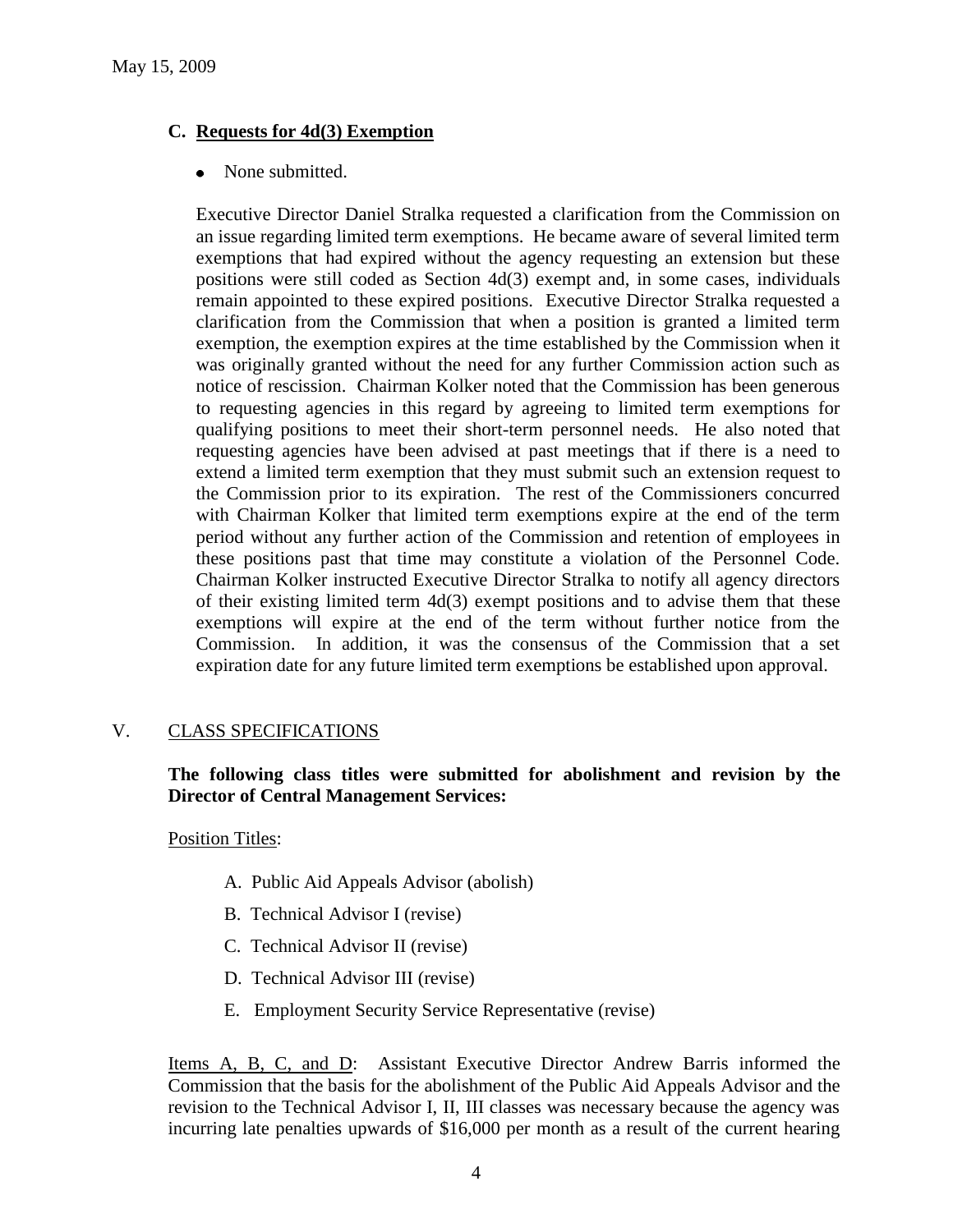$\overline{a}$ 

officers' ability to meet deadlines in holding hearings and/or writing opinions. The Public Aid Appeals Advisor class did not require a college degree of the hearing officers. Bill Lipsmire, from Technical Services at the Department of Central Management Services, informed the Commissioners that the abolishment and revision of the above classes was necessary to get qualified candidates with a legal background to act as hearing officers.

Item E: Assistant Executive Director Barris informed the Commission that the purpose behind the revision to the Employment Security Representative class was necessary as a result of the downturn in the economy. In order to ensure that representatives are available to provide both unemployment insurance benefits to unemployed workers, and job services to help displaced workers to find new employment opportunities, the experience requirement of the class was reduced from two years to one year as a full-time professional employee with the Illinois Department of Employment security, or five years of (as opposed to six years) professional experience in personnel administration.

# **IT WAS MOVED BY COMMISSIONER PETERSON, SECONDED BY COMMISSIONER EWELL, AND THE MOTION ADOPTED 5-0 TO APPROVE THE ABOLISHMENT AND REVISION OF THE FOLLOWING CLASS TITLES TO BE EFFECTIVE JUNE 1, 2009.**

- **A: Public Aid Appeals Advisor (abolish)**
- **B: Technical Advisor I (revise)**
- **C: Technical Advisor II (revise)**
- **D: Technical Advisor III (revise)**
- **E: Employment Security Service Representative (revise) 1**

| <b>KOLKER</b>   | YES  | <b>EWELL</b>    | <b>YES</b> |
|-----------------|------|-----------------|------------|
| <b>PETERSON</b> | YES. | <b>DALIANIS</b> | YES        |
| <b>BUKRABA</b>  | YES. |                 |            |

**IT WAS MOVED BY COMMISSIONER DALIANIS, SECONDED BY COMMISSIONER EWELL, AND THE MOTION ADOPTED 5-0 TO DISAPPROVE ANY CLASS SPECIFICATIONS RECEIVED BY THE COMMISSION NOT CONTAINED IN THIS REPORT TO ALLOW ADEQUATE STUDY.** 

<sup>&</sup>lt;sup>1</sup> There was a second motion made on Item E: Employment Security Service Representative to make the revision effective May 16, 2009 (see page 10).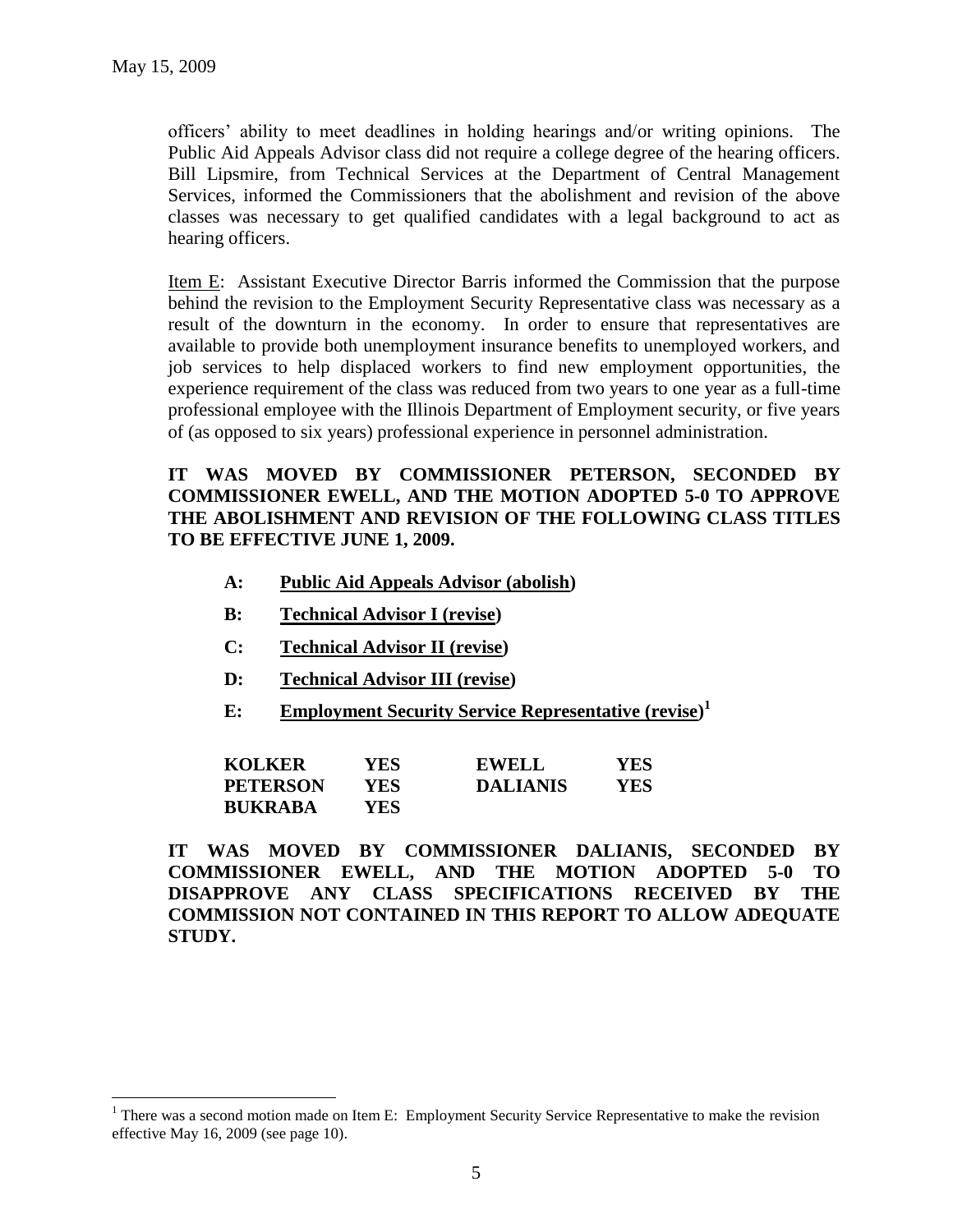# VI. MOTION TO GO INTO EXECUTIVE SESSION

**IT WAS MOVED BY COMMISSIONER DALIANIS, SECONDED BY COMMISSIONER PETERSON, AND BY ROLL CALL VOTE THE MOTION ADOPTED 5-0 TO HOLD AN EXECUTIVE SESSION PURSUANT TO SUBSECTIONS 2(c)(1), 2(c)(4), AND 2(c)(11) OF THE OPEN MEETINGS ACT.** 

| <b>KOLKER</b>   | <b>YES</b> | <b>EWELL</b>    | YES |
|-----------------|------------|-----------------|-----|
| <b>PETERSON</b> | YES.       | <b>DALIANIS</b> | YES |
| <b>BUKRABA</b>  | <b>YES</b> |                 |     |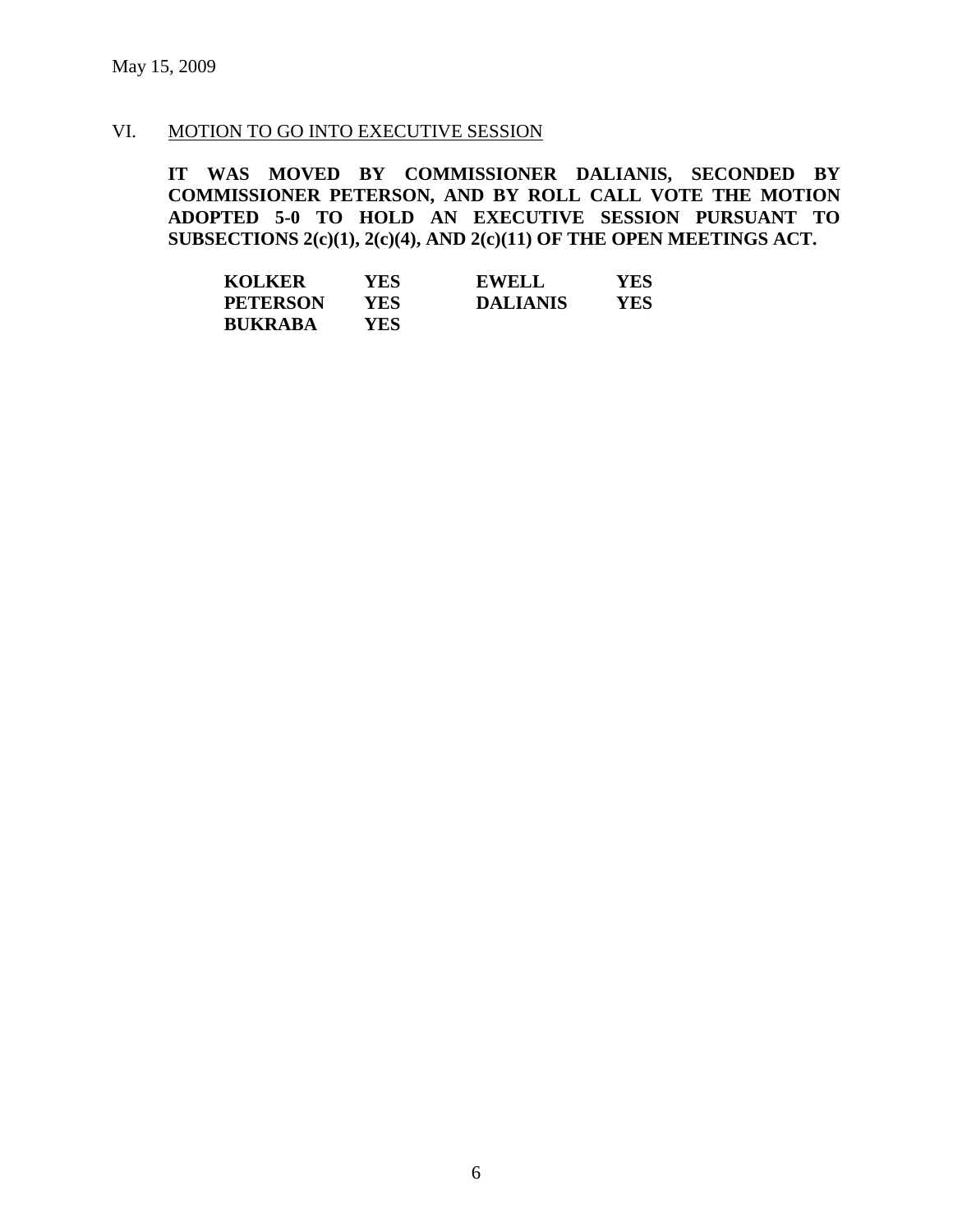### VII. RECONVENE MEETING

Upon due and proper notice the regular meeting of the Illinois Civil Service Commission was reconvened at 400 West Monroe Street, Suite 306, Springfield, Illinois at 2:10 p.m.

#### PRESENT

Chris Kolker, Chairman; Raymond W. Ewell, Barbara J. Peterson, Betty A. Bukraba (via telephone) and Ares G. Dalianis (via telephone), Commissioners; Daniel Stralka, Executive Director; Andrew Barris, Assistant Executive Director; and Luke Ginder, Office of the Illinois Attorney General.

#### VIII. NON-MERIT APPOINTMENT REPORT

The Personnel Code permits non-merit appointments for a limited period of time, i.e. emergency appointments shall not exceed 60 days and shall not be renewed, and positions shall not be filled on a temporary or provisional basis for more than six months out of any twelve-month period. Consecutive non-merit appointments are not violative of the Code, however, they do present a possible evasion of merit principles and should be monitored. Set forth below is the number of consecutive non-merit appointments made by each department. These statistics are from the Department of Central Management Services' Consecutive Non-Merit Report.

| Agency                                   | 3/31/09 | 4/30/09        | 4/30/08           |
|------------------------------------------|---------|----------------|-------------------|
| Aging                                    |         |                | $\mathbf{\Omega}$ |
| Agriculture                              |         | 0              |                   |
| <b>Central Management Services</b>       |         |                | 6                 |
| <b>Children and Family Services</b>      |         | 9              |                   |
| Commerce and Economic Opportunity        |         | 0              |                   |
| <b>Criminal Justice Authority</b>        |         |                | 0                 |
| <b>Employment Security</b>               |         | 3              |                   |
| Financial and Professional Regulation    | 0       | 0              |                   |
| Healthcare and Family Services           | 9       | 17             | 3                 |
| <b>Historic Preservation</b>             | 0       | 0              |                   |
| <b>Human Services</b>                    | 0       |                | 3                 |
| Law Enforcement Training Standards Board | 0       |                | 0                 |
| <b>Natural Resources</b>                 | 0       | 0              |                   |
| Property Tax Appeal Board                | 0       | 0              |                   |
| <b>State Police</b>                      | 0       | 0              | 0                 |
| <b>State Retirement Systems</b>          | 0       | 0              | $\overline{2}$    |
| Transportation                           | 5       | 3              | 25                |
| Veteran's Affairs                        |         | $\mathfrak{D}$ | $\overline{2}$    |
| Workers' Compensation Commission         |         |                | $\theta$          |
| Totals                                   | 28      | 41             | 63                |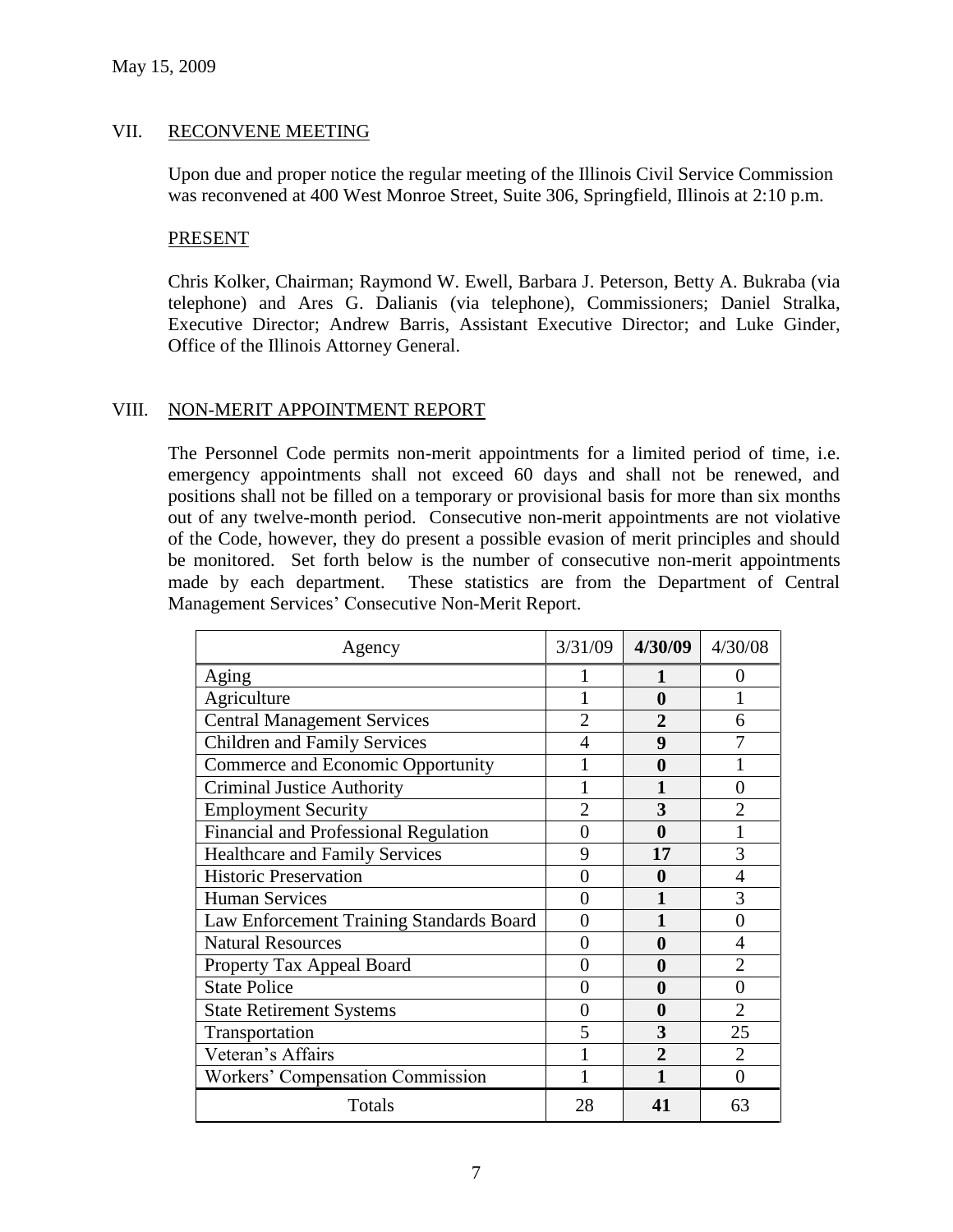### IX. PUBLICLY ANNOUNCED DECISION RESULTING FROM APPEAL

### **DISCHARGE**

#### **DA-9-09**

| Employee  | Josie Day                                                      | <b>Appeal Date</b>   | 9/02/08              |
|-----------|----------------------------------------------------------------|----------------------|----------------------|
| Agency    | Juvenile Justice                                               | <b>Decision Date</b> | 5/01/09              |
| Type      | Discharge                                                      | ALJ                  | <b>Andrew Barris</b> |
| Change(s) | Used a recording device to tape record $\parallel$ Recommended |                      | Charges are          |
|           | co-workers without authorization;                              | Decision             | proven and           |
|           | misuse of state property                                       |                      | warrant discharge.   |

**IT WAS MOVED BY COMMISSIONER DALIANIS, SECONDED BY COMMISSIONER PETERSON, AND BY ROLL CALL VOTE OF 5-0, THE MOTION ADOPTED TO AMEND AND ADOPT THE ADMINISTRATIVE LAW JUDGE'S RECOMMENDED DECISION THAT THE WRITTEN CHARGES FOR DISCHARGE HAVE BEEN PROVEN, BUT DO NOT WARRANT DISCHARGE DUE TO DAY'S 15 YEARS OF CONTINUOUS SERVICE WITH NO PRIOR DISCIPLINE. FURTHERMORE, THERE IS NO EVIDENCE THAT DAY'S ACTION IN TAPE RECORDING HER CO-WORKERS WAS PREMEDITATED OR DONE WITH THE REQUISITE LEVEL OF MALICIOUS INTENT.**

| <b>KOLKER</b>   | YES | <b>EWELL</b>    | YES |
|-----------------|-----|-----------------|-----|
| <b>PETERSON</b> | YES | <b>DALIANIS</b> | YES |
| <b>BUKRABA</b>  | YES |                 |     |

#### **DISCHARGE**

**DA-10-09**

| Employee  | <b>Raquel Torres</b>            | <b>Appeal Date</b>   | 9/12/08                |
|-----------|---------------------------------|----------------------|------------------------|
| Agency    | Agriculture                     | <b>Decision Date</b> | 5/01/09                |
| Type      | Discharge                       | ALJ                  | Daniel Stralka         |
| Change(s) | Conduct unbecoming;             | Recommended          | Charges are partially  |
|           | inappropriate language;         | Decision             | proven and warrant 30- |
|           | insubordination; failure to     |                      | day suspension.        |
|           | comply with verbal instructions |                      |                        |

**IT WAS MOVED BY COMMISSIONER PETERSON, SECONDED BY COMMISSIONER BUKRABA, AND BY ROLL CALL VOTE OF 5-0, THE MOTION ADOPTED TO AFFIRM AND ADOPT THE ADMINISTRATIVE LAW JUDGE'S RECOMMENDED DECISION THAT THE WRITTEN CHARGES FOR DISCHARGE HAVE BEEN PARTIALLY PROVEN, BUT GIVEN THE UNIQUE FACTUAL CIRCUMSTANCES SURROUNDING THE DISCHARGE FOR THE REASONS SET FORTH IN THE RECOMMENDED DECISION**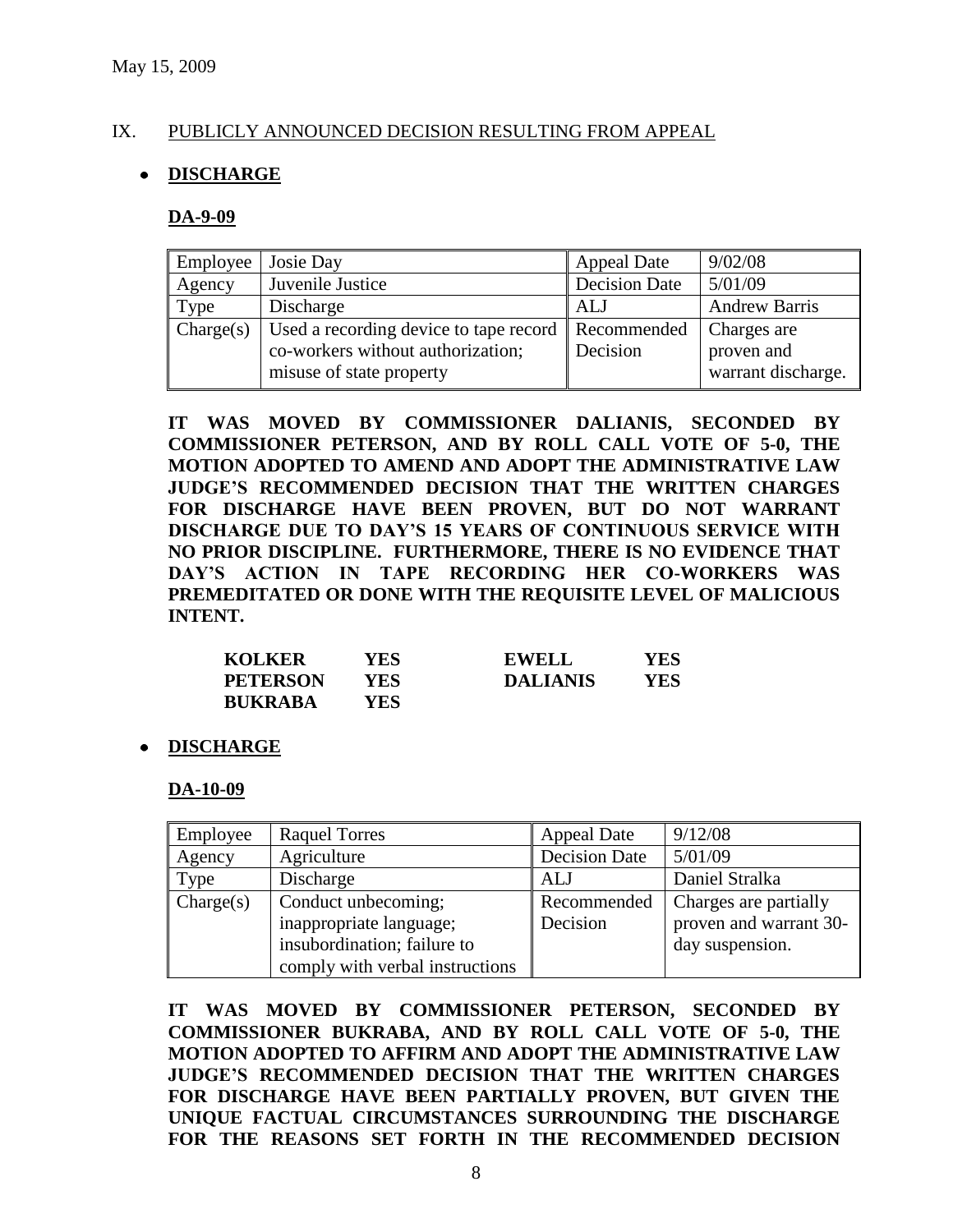**DATED MAY 1, 2009, THE PARTIALLY PROVEN CHARGES DO NOT RISE TO THE LEVEL WHICH SOUND PUBLIC OPINION RECOGNIZES AS GOOD CAUSE FOR THE EMPLOYEE TO NO LONGER HOLD THE POSITION. THEREFORE, SAID PARTIALLY PROVEN CHARGES WARRANT A 30-DAY SUSPENSION IN LIEU OF DISCHARGE.** 

| <b>KOLKER</b>   | YES. | <b>EWELL</b>    | YES |
|-----------------|------|-----------------|-----|
| <b>PETERSON</b> | YES- | <b>DALIANIS</b> | YES |
| <b>BUKRABA</b>  | YES. |                 |     |

### X. REPORT ON THE TREATMENT OF PRIOR DISCIPLINARY INCIDENTS WHICH ARE THE SUBJECT OF PENDING GRIEVANCES

Assistant Executive Director Barris made the following presentation:

The Supreme Court held in United States Postal Service v. Gregory, 122 S. Ct 431, that the Merit Systems Protection Board could independently review a U.S. Postal Service employee's prior disciplinary actions pending in grievance when reviewing the employee's discharge so long as:

- the employee was informed of the pending action in writing;  $\bullet$
- $\bullet$  the action is a matter of record:
- the employee was given the opportunity to dispute the charges to a higher level than the authority that imposed the discipline.

If these conditions are met, review of prior disciplinary action may occur so long as it is limited to determining whether the unresolved grievance is clearly erroneous. Chairman Kolker and Commissioner Dalianis requested a copy of the citation for their review and they requested this matter be carried over until the June 19, 2009 meeting.

#### XI. STAFF REPORT

Executive Director Daniel Stralka reported that:

- Statements of Economic Interest were filed on April 30. All Commissioners should have received receipts from the Secretary of State in the mail.
- He and Sandy Guppy attended the fiscal year 2010 Senate Appropriations hearing on May 6, 2009.
- The Benefits Choice options period ends May 31.